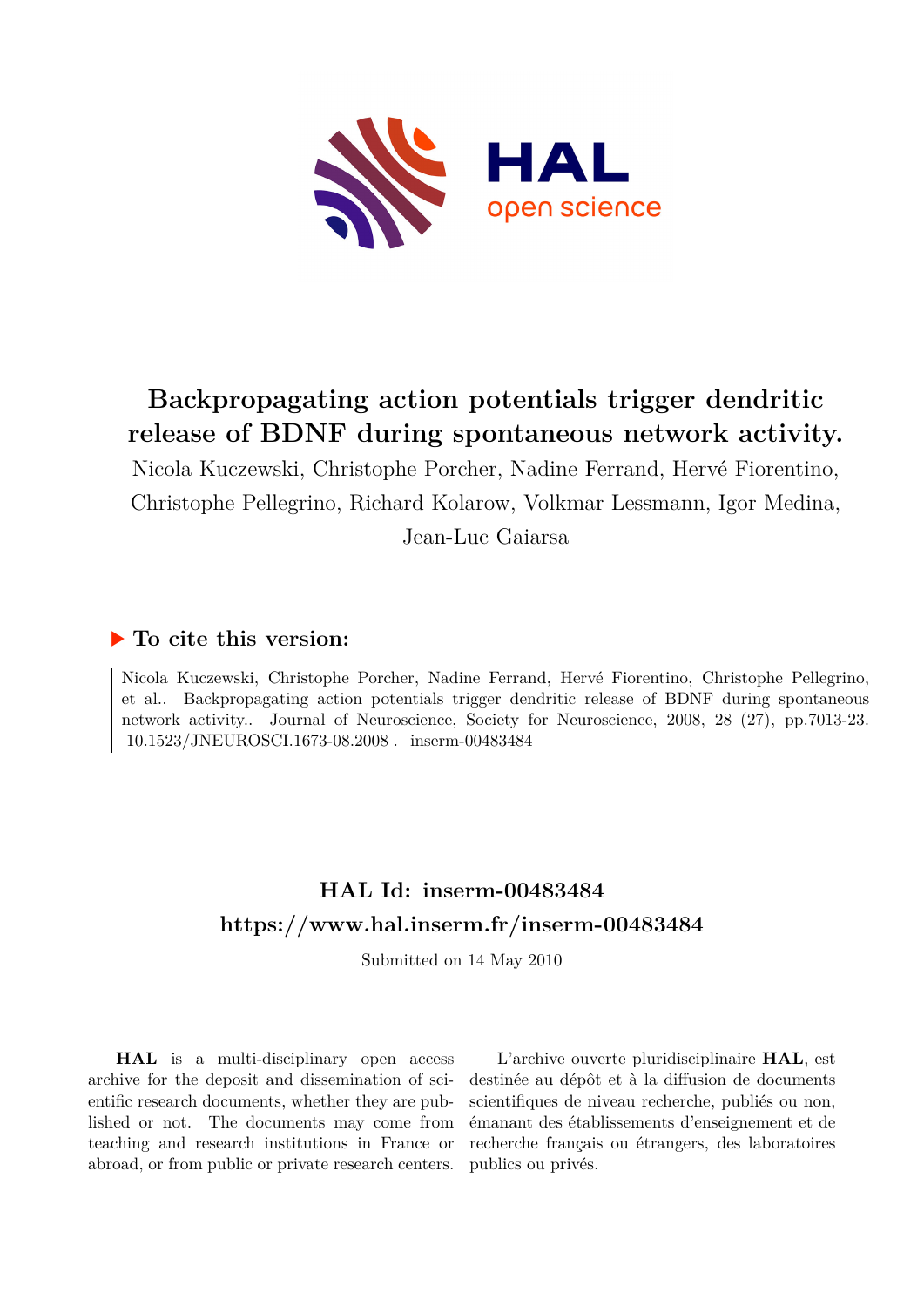# **Backpropagating Action Potentials Trigger Dendritic Release of BDNF during Spontaneous Network Activity**

#### **Nicola Kuczewski,**<sup>1</sup> **Christophe Porcher,**<sup>1</sup> **Nadine Ferrand,**<sup>1</sup> **Herve´ Fiorentino,**<sup>1</sup> **Christophe Pellegrino,**<sup>1</sup> **Richard Kolarow,**<sup>2</sup> **Volkmar Lessmann,**<sup>2</sup> **Igor Medina,**<sup>1</sup> **and Jean-Luc Gaiarsa**<sup>1</sup>

<sup>1</sup>Institut de Neurobiologie de la Méditerranée, Inserm Unité 901 and Université de La Méditerranée, 13273 Marseille Cedex 09, France, and <sup>2</sup>Institute of Physiology, Otto-von-Guericke-University Magdeburg, 39120 Magdeburg, Germany

**Brain-derived neurotrophicfactor (BDNF) is a major regulator of activity-dependent synapse development and plasticity. Because BDNF is a secreted protein, it has been proposed that BDNF is released from target neurons in an activity-dependent manner. However, direct evidence for postsynaptic release of BDNF triggered by ongoing network activity is still lacking. Here we transfected cultures of dissociated hippocampal neurons with green fluorescent protein (GFP)-tagged BDNF and combined whole-cell recording, time-lapse fluorescent imaging, and immunostaining to monitor activity-dependent dendritic release of BDNF. We found that spontaneous backpropagating action potentials, but not synaptic activity alone, led to a Ca <sup>2</sup>-dependent dendritic release of BDNF-GFP. Moreover, we provide evidence that endogenous BDNF released from a single neuron can phosphorylate CREB (cAMP response element-binding protein) in neighboring neurons, an important step of immediate early gene activation. Therefore, together, our results support the hypothesis that BDNF might act as a target-derived messenger of activity-dependent synaptic plasticity and development.**

*Key words:* **BDNF; synaptic plasticity; LTP; development; action potential; neurotrophins**

#### **Introduction**

Ongoing neuronal activity generated by neuronal networks contributes to the construction of cortical maps and circuits during development, as well to reorganization of preexisting connections in the adult brain. In the last years, evidence has shown that the morphogenic action of neuronal activity is, in part, mediated through the control of neurotrophin synthesis and secretion (Bonhoeffer, 1996; Lu and Figurov, 1997; Poo, 2001; Tyler et al., 2002). In particular, brain-derived neurotrophic factor (BDNF) has been reported to (1) modulate the strength of preexisting synapses and the formation or functional maturation of new synapses (Marty et al., 1997; Lu et al., 2005), (2) reverse the effects of activity deprivation (McAllister et al., 1996; Rutherford et al., 1997; Marty et al., 2000; Seil and Drake-Baumann, 2000), and (3) contribute to the induction of several forms of activitydependent synaptic plasticity (Schuman, 1999; Huang and Reichardt, 2001; Bramham and Messaoudi, 2005; Lu et al., 2005).

With the observation that BDNF can be targeted into dendritic secretory granules of the regulated pathway of secretion (Lessmann et al., 2003), it was proposed that BDNF is released from the postsynaptic target cells in an activity-dependent man-

DOI:10.1523/JNEUROSCI.1673-08.2008

Copyright © 2008 Society for Neuroscience 0270-6474/08/287013-11\$15.00/0

ner to modulate synaptic development and plasticity. However, to date, direct evidence for postsynaptic release of BDNF triggered by physiological patterns of electrical activity is still lacking. A calcium-dependent release of BDNF was demonstrated in hippocampal and cortical neuronal cultures (Goodman et al., 1996; Griesbeck et al., 1999; Hartmann et al., 2001; Balkowiec and Katz, 2002; Gärtner and Staiger, 2002; Brigadski et al., 2005) and in acute hippocampal slices (Griesbeck et al., 1999; Aicardi et al., 2004) after the robust and sustained membrane depolarization produced by high potassium concentration, bath-applied glutamate agonist, or global tetanic stimulation. However, during physiological network activity, membrane depolarization occurs mainly as discrete events of short duration, i.e., EPSPs and/or action potentials (APs). Therefore, the current challenge is to determine whether ongoing network activity can lead to dendritic release of BDNF from a single neuron.

In the present study, we transfected cultures of dissociated hippocampal neurons with green fluorescent protein (GFP) tagged BDNF and combined whole-cell recording time-lapse fluorescent imaging and immunostaining to monitor activitydependent dendritic release of BDNF. We found that networkdriven backpropagating action potentials (b-APs) trigger a calcium-dependent dendritic release of BDNF-GFP. Interestingly b-APs appeared to be necessary and sufficient to trigger BDNF-GFP secretion during ongoing network activity. We further show that APs evoked in single nontransfected neurons trigger endogenous BDNF release that, in turn, induces the phosphorylation of the cAMP response element-binding protein (CREB) in the neighboring neurons. These observations support the view that BDNF might serve as a target-derived regulator of activity-dependent synaptic plasticity.

Received Dec. 21, 2007; revised May 26, 2008; accepted June 2, 2008.

This work was supported by Inserm, Centre National de la Recherche Scientifique, Agence Nationale pour la Recherche (ANR), the Deutsche Forschungsgemeinschaft (SFB 553), Stiftung Rheinland-Pfalz, and the Schram-Stiftung. N.K. was the recipient of a Fondation pour la Recherche Médicale Fellowship and an ANR grant. We thank Drs. M. Colonnese and Y. Ben-Ari for critical reading of this manuscript.

Correspondence should be addressed to Nicola Kuczewski, Institut de Neurobiologie de la Méditerranée, Inserm Unité 901, Parc Scientifique de Luminy, BP 13, 13273 Marseille Cedex 9, France. E-mail: kuczewski@inmed.univ-mrs.fr.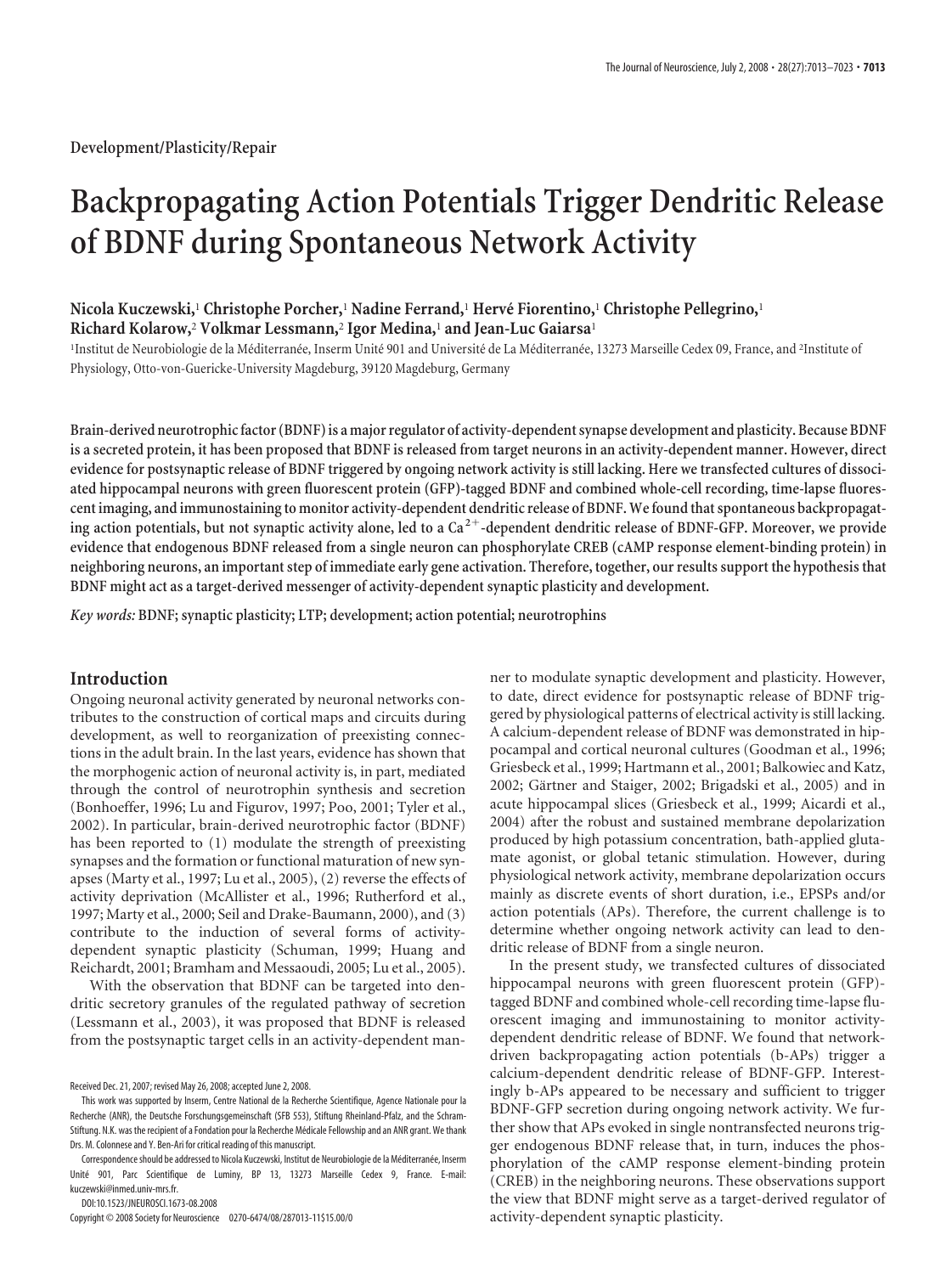#### **Materials and Methods**

#### *Cell cultures and transfections*

All animal experiments have been performed in accordance with the European Communities Council Directive of 24 November 1986 (86/ 609/EEC). Neurons from postnatal day 0 rat hippocampus were dissociated using trypsin and plated on coverslips coated with poly-L-lysine at a density of 70,000 cells/cm<sup>2</sup> in minimal essential medium (MEM) supplemented with 10% Nu-Serum (BD Biosciences), 0.8% glucose, 1 mm sodium pyruvate, 2 mm glutamine, and 10 IU/ml penicillin–streptomycin as previously described (Krapivinsky et al., 2003) and incubated at 37°C, 5%  $CO<sub>2</sub>$ . On days 3, 7, and 10 of culture incubation, one-half of the medium was changed to MEM with 2% B27 supplement (Invitrogen).

Eleven days after plating [11 d *in vitro* (DIV)], neurons were transfected with cDNAs using a Magnetofection kit (OZ Biosciences) and Lipofectamine 2000 (Invitrogen) according to OZ Biosciences protocol (Buerli et al., 2007). After transfection, culture media was replaced with fresh MEM with 2% B27 supplement (Invitrogen), and the cultures were incubated at 30 $^{\circ}$ C, 5% CO<sub>2</sub>. For most of the experiments, neurons were transfected with green fluorescent protein (pEGFP; BD Biosciences) or BDNF-GFP (Haubensak et al., 1998). The efficiency of transfection as well as the neuronal morphology of the BDNF-GFP-transfected neurons was similar to that of GFP-transfected neurons, suggesting that the overexpression of BDNF-GFP had no detectable effect on neuronal viability and dendritic development. All experiments were performed at 13–14 DIV.

#### *Electrophysiological recordings*

Electrophysiological recordings were performed at 13–14 DIV. Neurons were continuously perfused with artificial CSF (ACSF) containing the following (in mM): 140 NaCl, 2.5 KCl, 10 HEPES, 10 D-glucose, and 2.0 CaCl<sub>2</sub>, and 1 MgCl<sub>2</sub>, pH 7.4. Recording electrodes  $(4-6 \text{ M}\Omega)$  were filled with a solution containing the following for voltage-clamp recording (in mM): 100 cesium gluconate, 20 CsCl, 10 HEPES, 4 Mg-ATP, 0.4 Na-GTP, 10 sodium phosphocreatine, and 1 EGTA, pH 7.2; or the following for current-clamp recording (in mM): 135 potassium gluconate, 10 KCl, 10 HEPES, 4 Mg-ATP, and 0.3 Na-GTP. Recordings were made using an Axopatch-200A amplifier and pCLAMP acquisition software (Molecular Devices). Series resistance was  ${<}20\ \mathrm{M}\Omega$ . Data were low-pass filtered at 2 kHz and acquired at 10 kHz, and analyzed using Clampfit software (Molecular Devices). All electrophysiology experiments were performed at room temperature.

#### *Time-lapse imaging*

Real-time imaging was performed on an inverted epifluorescence microscope (Nikon Diaphot 300) using a  $40 \times$  objective. GFP fluorescence was detected with excitation (470 –510 nm) and emission (dichroic mirror: 495; 515–545 nm) bandpass filters. Illumination of the probe was controlled with an electronic shutter device (Uni-Blitz). Pictures were captured with a digital CCD camera (Hamamatsu ORCA-ER). Frames for time-lapse imaging were acquired every 10 s using Simple PCI software (Hamamatsu). Fluorescence intensity was measured from dendritic regions containing clusters of BDNF-GFP with ImageJ software (National Institutes of Health; http://rsb.info.nih.gov/ij/) after subtraction of background fluorescence. Clusters in which the fluorescence intensity varied during the 5 min control period by >5% were discarded from the analysis. Fluorescence decreases caused by photobleaching and constitutive release were corrected by subtracting the extrapolation of the fluorescence decrease in the first 5 min over the whole recording time. Values are plotted as the percentage of the fluorescence intensity of the last frame before stimulation. Percentage variation in the text and statistical analysis were calculated by comparing the relative fluorescence of the interval  $-100$  to 0 s (control) with that of 500–600 s (after stimuli). In the high-potassium experiments, 47.5 mm NaCl was substituted by 47.5 mm KCl. In Figure 8, the release of BDNF-GFP was arbitrarily considered significant when the decrease in fluorescence intensity was  $>$ 3% between 100 and 200 s after the stimuli.

#### *Immunocytochemistry*

Coverslips with transfected neurons were fixed (14 DIV) for 15 min (4% paraformaldehyde) at 4°C and rinsed several times in 0.1 M PBS, pH 7.4. Coverslips were then preincubated in a solution of PBS containing 3% normal goat serum and 0.1% Triton X-100 for 1 h at room temperature before the addition of primary antibody. The coverslips were then incubated overnight with antibodies raised against BDNF (rabbit; 1:1000; N-20; Santa Cruz Biotechnology), or trans-Golgi network 38 (mouse; 1:500; Abcam), or secretogranin II (rabbit; 1:500; Abcam), or MAP2 (mouse; 1:2000; Sigma), or synaptobrevin-2 (rabbit; 1:500; Synaptic Systems). Immunoreactivity was detected with a Cy3-coupled anti-rabbit secondary antibody or Cy3-coupled anti-mouse secondary antibody (both 1:1000; FluoProbes). Control tissues for all immunohistochemical experiments were prepared in an identical manner, but primary or secondary antibodies were omitted from the incubation solutions. Coverslips were examined with a Zeiss confocal microscope using an oilimmersion 63  $\times$  1.4 objective. Confocal micrographs shown here are digital composites of a *Z*-series scan of 10 –15 optical sections through a depth of  $4-6 \mu m$ . Final images were constructed with ImageJ software.

#### *Phospho-CREB activation and immunocytochemistry of cultured hippocampal neurons*

Twenty-four hours before stimulation (13 DIV), one-half of the culture medium was changed to MEM with 2% B27 supplement. We gave special attention to the standardizing of the neuronal densities and maintenance of culturing conditions because any change of any of the parameters affected CREB activation. To reduce the basal level of CREB phosphorylation, cultures were incubated for 4 h in TTX  $(1 \mu M)$ ; they were then transferred in the recording chamber and perfused with ACSF containing 2,3-dihydroxy-6-nitro-7-sulfonyl-benzo[*f*]quinoxaline (NBQX; 5 μM) and D-APV (40  $\mu$ M). In the TrkB IgG condition, 5  $\mu$ g/ml Ig was added both during incubation and recording. Whole-cell recording of one neuron per coverslip was done in current-clamp configuration. For the stimulated group, four bursts (0.2 Hz) of 10 action potentials each (10 Hz) were produced by 10 ms current steps. Five to ten minutes after stimulation, the neurons were fixed, permeabilized, preincubated as described above, and coincubated with rabbit anti-phospho-CREB (pCREB; rabbit; 1:1000; Millipore) and with mouse anti-MAP2 (Sigma). Immunoreactivity for pCREB was detected with a Alexa 488-coupled anti-rabbit secondary antibody (1:500; FluoProbes). Immunoreactivity for MAP2 was detected with a Cy5-coupled anti-mouse secondary antibody (1:500; Jackson ImmunoResearch Laboratories). All procedures were performed in phosphate-free solution containing 140 mm NaCl, 5 mm KCl, and 10 mM HEPES-Na, pH 7.4. CREB immunostaining was performed in parallel cultures treated in the same condition as for pCREB experiment using a rabbit anti-CREB (CREB; rabbit; 1:2000; Cell Signaling Technology)

#### *Surface GFP immunofluorescence staining*

Surface-bound BDNF-GFP was detected by immunocytochemical detection against GFP under nonpermeable conditions on neuronal cultures treated with TTX, 4-aminopyridine (4-AP), or glutamatergic receptor antagonists. Treated and control experiments were done in parallel from sister, low-density, neuronal cultures. Moreover, the number of transfected neurons in the different conditions and the average distance between them was not significantly different: (control: 14.9  $\pm$  5.5 transfected neurons, average distance of 396  $\pm$  218  $\mu$ m; 4-AP: 15.3  $\pm$  6.8 transfected neurons, average distance of 352  $\pm$  236  $\mu$ m; TTX: 14.5  $\pm$  7.3 transfected neurons, average distance of 378  $\pm$  184  $\mu$ m;  $p = 0.53$ , ANOVA). After washing in ACSF to remove unbounded BDNF-GFP, the still-living cultures were incubated at 4°C for 1 h in the presence of an anti-GFP antibody (10  $\mu$ g/ml; Invitrogen). Because low temperature is known to inhibit endocytosis, BDNF-binding receptors remain on the surface during this incubation. After the incubation, the neurons were washed with ice-cold 0.1 M PBS, pH 7.4, to remove the unbound antibody, followed by fixation for 15 min with 4% paraformaldehyde/4% sucrose. After fixation, the neurons were exposed to a saturating concentration (10  $\mu$ g/ml) of anti-rabbit secondary antibody coupled to either Cy3 (FluoProbes) or Cy5 (Jackson ImmunoResearch Laboratories) for 1.5 h under a nonpermeabilized condition. Surface immunocytochemical detection of TrkB receptor was done on cultures subjected to the same experimental manipulation as for surface-bound BDNF-GFP by using the polyclonal rabbit TrkB antibody (1:2000; Abcam).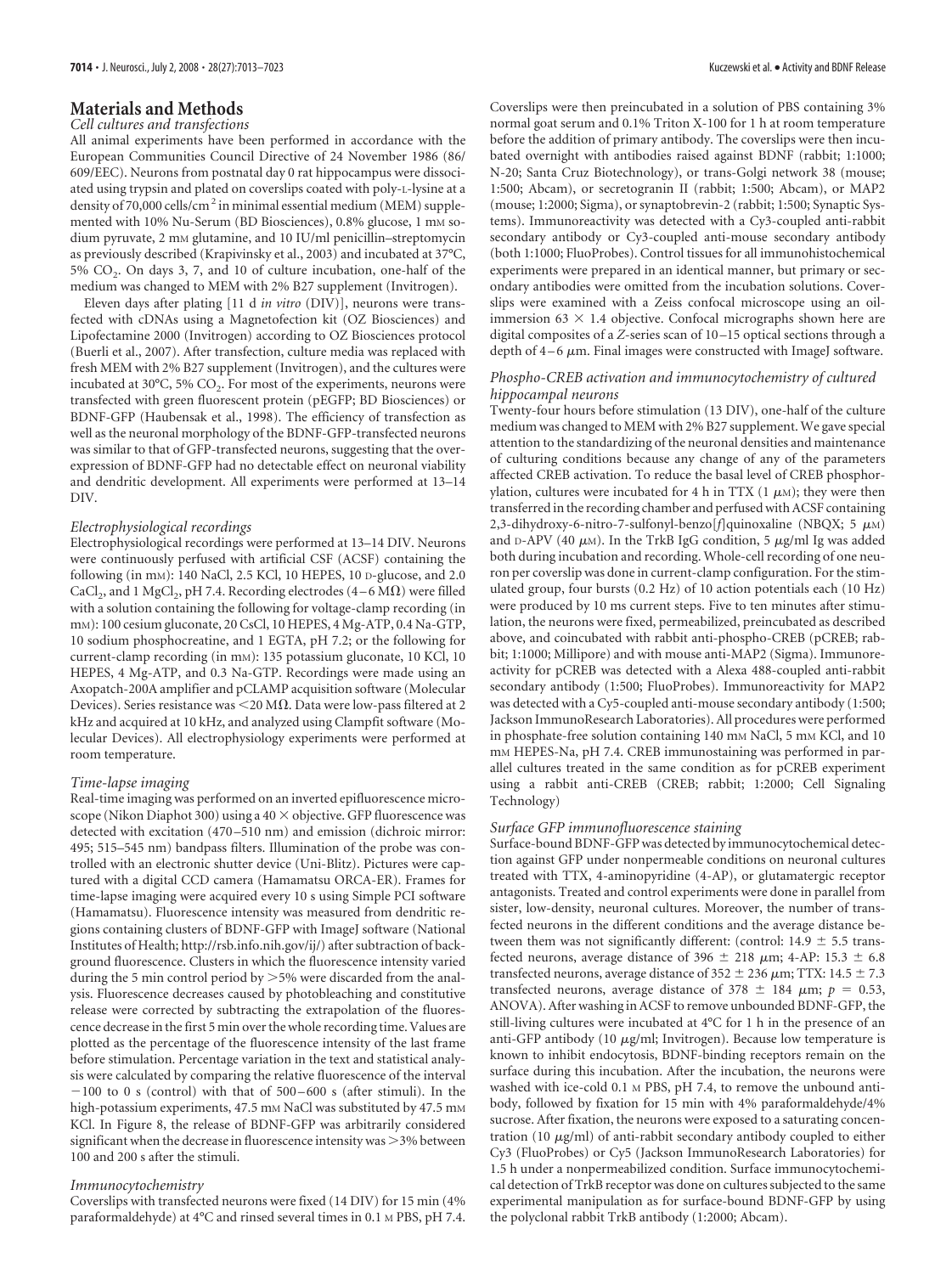

**Figure 1.** Spontaneous network activity triggers BDNF-GFP release. *a–f*, Overlapped images showing intracellular GFP fluorescence (green) and secreted BDNF-GFP detected using anti-GFP antibody (red) under nonpermeable conditions. *a*, Hippocampal neurons transfected with GFP alone. *b–f*, Neurons transfected with BDNF-GFP. *b*, Control condition.*c*, In the presence of TTX (1  $\mu$ *m*). *d*, Stimulated with 4-AP (50  $\mu$ *m*). *e*, Stimulated with 4-AP (50  $\mu$ *m*) in the presence of NBQX (5  $\mu$ *m*),  $D$ -APV (40  $\mu$ *m*), and bicuculline (10  $\mu$ M), indicated in the figure as "antago." **f**, Stimulated with 4-AP (50  $\mu$ M) in the presence of NBQX, D-APV, bicuculline, and TTX (1  $\mu$ m). Top, Merged picture of both fluorescence channels of neurons transfected with the BDNF-GFP construct (green) and immunocytochemistry staining using an antibody against the GFP (red). Bottom, Quantification of the surface-bound BDNF-GFP on the transfected neuron (yellow signal); the plots are a three-dimensional representation of the mean gray level values. *g*, Quantitative analysis of surface-bound GFP comparing BDNF-GFP-transfected neurons in different ACSF conditions ( $n = 4$  different cultures, 4 neurons per culture in each condition). **h**, Average firing rate of the neurons in the different conditions, measured in cell-attached configuration (*n* 5 neurons in each condition). Right, Representative electrophysiological traces for each condition. The green signal produced by released BDNF-GFP is not visible in the images presented here because of the low laser intensity used to avoid saturation of the green signal in the transfected neurons. The red signal in the untransfected cell is attributable to the BDNF-GFP secreted by the transfected neurons that bound to membrane TrkB receptors of the neighboring cells. Antago in  $e, f$ , and  $h$  stands for NBQX (5  $\mu$ M), APV (40  $\mu$ M), and bicuculline (10  $\mu$ M). Ctr, Control. In this and following figures,  $*$  indicates  $p < 0.05$  compared with control condition.

The coverslips were mounted on slides with an aqueous mounting medium (Gel Mount; Biomeda).

#### *Image acquisition and analysis*

Images were acquired with an Olympus Fluoview 500 confocal microscope using a 20 $\times$  objective and an oil-immersion 40  $\times$  1.0 lens. For this, we first focused on rhodamine-filled neurons. Fluorescent images of

rhodamine, GFP, or MAP2 and pCREB were then acquired. Confocal micrographs shown here are digital composites of *Z*-series scans of  $10 - 15$  optical sections through a depth of  $4 - 6$  $\mu$ m. Final images were constructed with ImageJ software.

*pCREB analysis.* For analysis of the intensity of pCREB staining in neuronal cells, we first created a binary mask from MAP2-positive cells in the frame containing the rhodamine-filled cell and then analyzed pCREB intensity only in regions overlapping the binary mask. This procedure allowed avoiding detection of pCREB staining on non-neuronal cells. Acquisition parameters were same for every set of experiments.

*BDNF-GFP-binding receptor analysis.* Quantification of GFP-Cy3 material colocalized with BDNF-GFP was performed with ImageJ. Coexistence of GFP-Cy3 and BDNF-GFP in transfected neuronal cells is expressed as the ratio between the mean of GFP-Cy3 and BDNF-GFP colocalized area and the mean BDNF-GFP area  $\pm$  SEM as percentages. The sections were scanned by sequential acquisition of fluorescence, first GFP and then Cy3, to avoid overlap of excitation and emission of fluorescence. Verifications based on the observation of doublelabeled details present in the cells close to the coverslip interface showed no visible shifts between GFP and Cy3 fluorescence emissions. The density of GFP-Cy3 immunoreactivity colocalized with BDNF-GFP was indicated by vertical picture of the gray level histograms giving the amounts of immunoreactive material present. The intensity of each pixel, which ranged between 0 and 255 gray levels, was proportional to the number of fluorescent photons emitted by the corresponding point in the section.

#### *Statistical analysis*

If not stated otherwise, all population data are expressed as mean  $\pm$  SEM. Paired Student's *t* test was used to compare statistical significance between pre- and post-depolarizing pulse (DP) or -AP values, and unpaired Student's *t* test was used to examine the statistical significance of the differences between groups; ANOVA was used for multiple comparisons. Significantly different values ( $p < 0.05$ ) are indicated in figures with asterisks.

#### **Results**

#### **Activity-dependent release of BDNF-GFP**

We first studied the cellular distribution and targeting of BDNF-GFP in primary cultures of hippocampal neurons. As already reported (Haubensak et al., 1998; Hartmann et al., 2001), a patchy distribution of the BDNF-GFP fluorescence was observed in the neuronal processes, whereas in neurons expressing GFP alone,

the fluorescence was always distributed uniformly throughout the cytoplasm (Fig. 1*a*,*b*). Immunohistochemical labeling of the neurons further showed that BDNF-GFP is targeted to dendritic secretory granules localized to the vicinity of synaptic contacts (supplemental Fig. 1, available at www.jneurosci.org as supplemental material).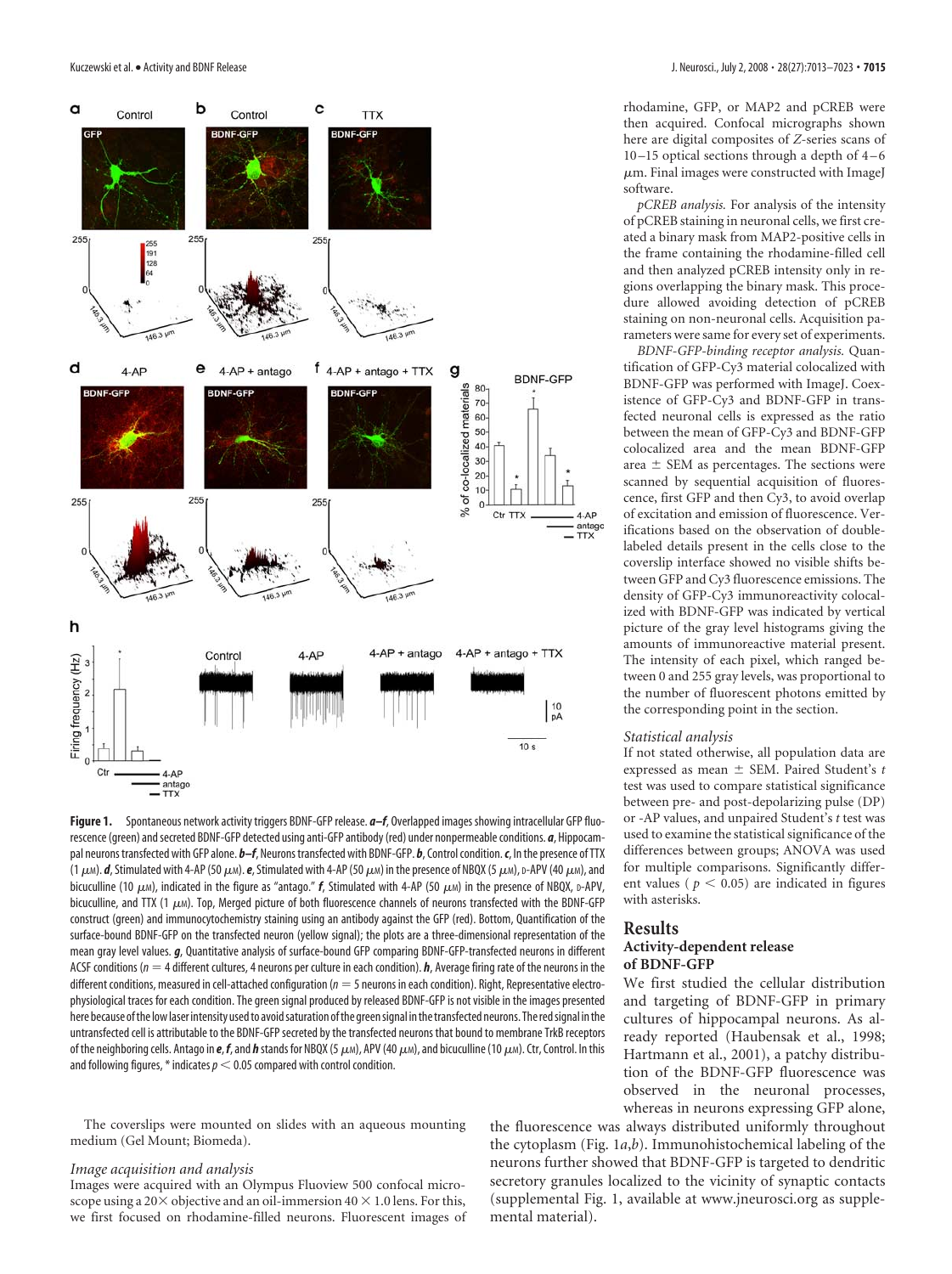We then asked whether ongoing network activity can cause BDNF secretion and how the release is affected by the modification of the activity level of the cultures. For this purpose, released BDNF-GFP was detected by surface immunofluorescence staining (see Materials and Methods). Because the surface-bound BDNF-GFP depends not only on the quantity of the release but also on the density of the cells surrounding the transfected neurons, we compared the different conditions by evaluating exclusively the BDNF-GFP bound on the extracellular membrane of the transfected neurons. For this reason, we use an antibody directed against GFP (red signal) to identify BDNF-GFP that has been released from the transfected cells. In Figure 1, released BDNF-GFP that bound to the extracellular membrane of BDNF-GFP-expressing and nontransfected neurons appears respectively as yellow and red signal. Yellow staining surrounding BDNF-GFP-expressing neurons was observed in control conditions (41  $\pm$  2% surface colocalized material) (Fig. 1*b*). In contrast, surface GFP immunofluorescence was not detectable on GFP-only-expressing neurons (3.5  $\pm$  1.5% surface colocalized material) (Fig. 1*a*). Adding TTX  $(1 \mu M)$  to the culture medium for 3 h resulted in a marked decrease in the surface-bound BDNF-GFP, compared with control nontreated cultures (Fig. 1*c*,*h*).

Ten minutes of 4-AP (50  $\mu$ M) application led to an increase in postsynaptic firing activity (Fig. 1*i*) and dramatically increased the density of surface-bound BDNF-GFP (Fig. 1*d*,*h*). In the presence of 4-AP, the application of the ionotropic glutamatergic and GABAergic receptor antagonists NBQX, D-APV, and bicuculline decreases both neuronal firing (Fig. 1*i*) and the density of surface-bound BDNF-GFP (Fig. 1*e*,*h*) Finally, a further application of TTX abolished neuronal firing (Fig. 1*i*) and largely reduced density of surfacebound BDNF-GFP (Fig. 1*f*,*h*). Immunolabeling of the extracellular domain of the

TrkB receptors under nonpermeabilized conditions shows that membrane TrkB receptor expression was not modified by the different treatments (supplemental Fig. 2, available at www. jneurosci.org as supplemental material), further supporting that the modifications in surface-bound BDNF-GFP are consequences of BDNF-GFP release changes.

Altogether, these observations show that, in hippocampal cultures, spontaneous neuronal firing is required to trigger BDNF-GFP release.

#### **Repeated postsynaptic depolarization triggers a dendritic Ca <sup>2</sup>-dependent release of BDNF-GFP**

Next we combined whole-cell recording and time-lapse fluorescence imaging of transfected hippocampal neurons to directly



**Figure 2.** Depolarizing steps trigger dendritic secretion of BDNF-GFP. *a*, Decrease of fluorescence intensity from BDNF-GFP granules localized in the dendrites was produced by 20 depolarizing steps of 50 – 60 mV depolarization, 500 ms long, given at 0.01 Hz. Note that fluorescence decreased within the white circle and did not increase in the surrounding area, indicating that the decrease in fluorescence intensity was not attributable to lateral movements in the*x–y*-axes. Left, Representative traces of a DP; note the inward Ca<sup>2+</sup> current produced by the depolarization. Right, Example of dendritic BDNF-GFP granules (indicated by circles) before and after the DPs.  $b$ , Average time course of dendritic fluorescence change evoked by the DPs ( $n = 11$ ).  $c$ ,  $d$ , DP failed to produce significant variation of fluorescence in GFP-only-transfected neurons ( $n = 9$ ). **e**, The effect of DPs on dendritic fluorescence was abolished by bath-applied Cd<sup>2+</sup> (200  $\mu$ m;  $n = 8$ ); note the absence of Ca<sup>2+</sup> current in response to DP (superimposed control and Cd<sup>2+</sup> traces). **f**, Postsynaptic loading of GDP  $\beta$ -S (0.6 mm), a G-protein inhibitor that blocks granular secretion, prevented the DP-induced decrease of fluorescence in the dendrites of BDNF-GFP-transfected cells ( $n = 8$ ); note that the Ca<sup>2+</sup> current in response to DP was not affected (superimposed control and Cd<sup>2+</sup> traces). All the experiments were performed in the presence of NBQX and APV. Rel., Relative.

determine whether BDNF can be secreted from the dendrites after short direct postsynaptic depolarization activating voltagedependent Ca<sup>2+</sup> channels (VDCCs). To prevent possible effects of excitatory synaptic activity, voltage-clamp whole-cell recordings were performed in the presence of the glutamatergic receptor antagonists NBQX (5  $\mu$ M) and D-APV (40  $\mu$ M). After a stable control period, 20 DPs (50 – 60 mV amplitude, 500 ms duration at 0.1 Hz) were applied to the cell through the recording pipette. Each DP triggered an inward current (Fig. 2*a*). DPs applied to BDNF-GFP-expressing neurons led to a significant decrease of fluorescence intensity ( $-7.8 \pm 1.6\%$  change 10 min after the DPs;  $p = 0.0005$  compared with pre-DPs;  $n = 11$ ) (Fig. 2*a*,*b*). When applied on GFP-only-expressing neurons, DPs only led to a transient nonsignificant decrease in fluorescence  $(1 \pm 1\%)$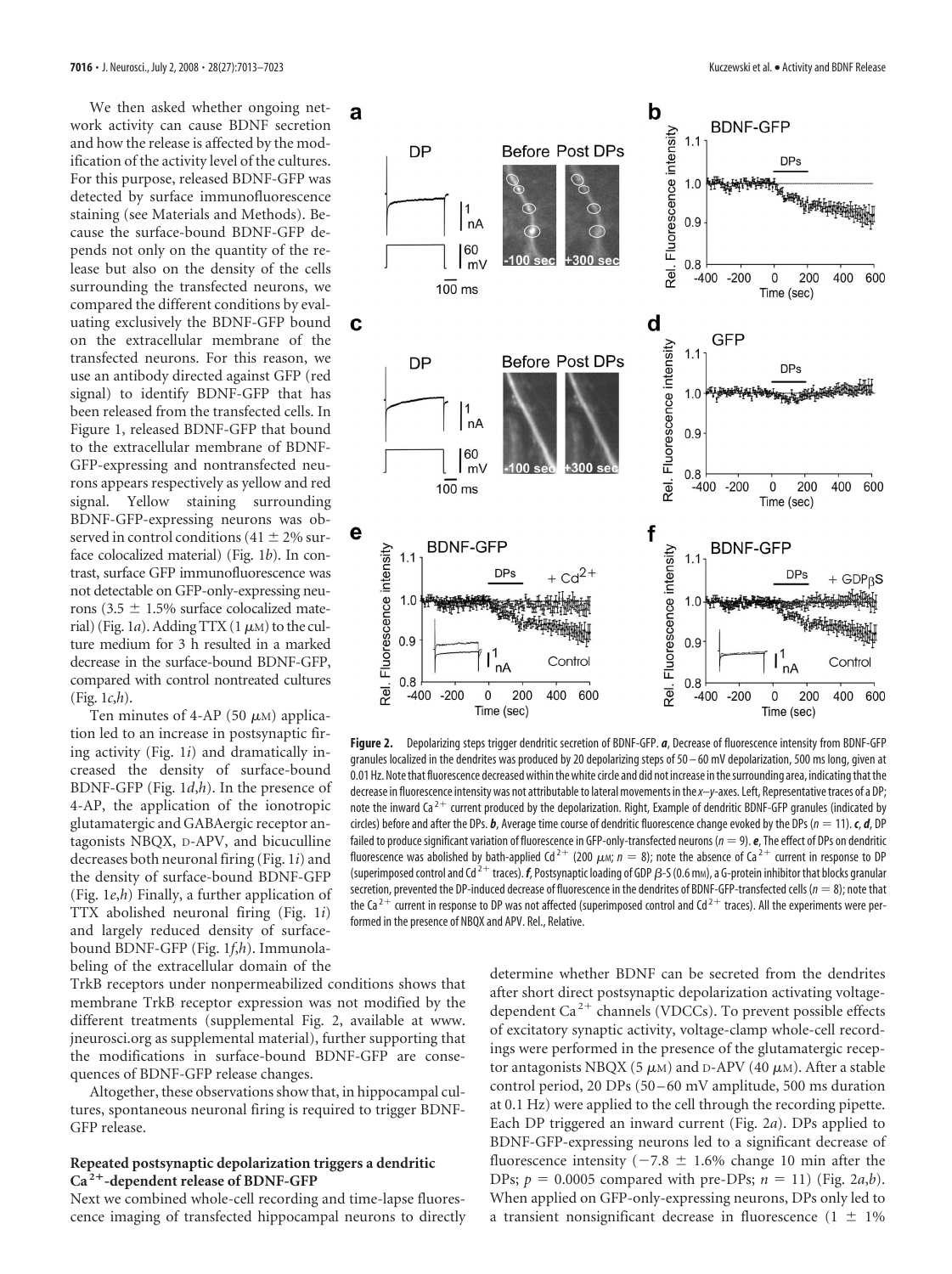

Figure 3. Surface staining confirmed the BDNF-GFP secretion produced by the depolarizing steps. BDNF-GFP-expressing neurons received either 20 suprathreshold or 20 subthreshold DPs applied through the recording pipette. The intracellular solution contained rhodamine for*post hoc* identification. Surface staining of released BDNF-GFP was detected by immunocytochemical staining against GFP under nonpermeabilized conditions (blue staining).



Fiqure 4. Dendritic backpropagation of APs in cultured neurons. *a*, Example of paired somatic (s) and dendritic (d) whole-cell recording of a neuron in culture. *b*, APs elicited by somatic current injection backpropagate into the dendrite.*c*, Spontaneous AP generated in the soma backpropagates into the dendrite. Note the delay between somatic and dendritic AP.

change 10 min after DPs;  $p = 0.42$  compared with pre-DPs;  $p =$ 0.0001 compared with post-DPs in BDNF-GFP release experiments;  $n = 9$ ) (Fig. 2*c*,*d*), thus ruling out possible direct effect of DPs on GFP fluorescence properties.

Because an intracellular  $Ca^{2+}$  influx through VDCCs is necessary for dendritic BDNF release (Hartmann et al., 2001), we investigated the effect of  $Cd^{2+}$ , a broad spectrum blocker of VD-CCs. Bath-applied CdCl<sub>2</sub> (100  $\mu$ <sub>M</sub>) blocked the DP-induced inward currents (Fig. 2*e*, inset) and prevented the decrease of fluorescence produced by the DPs ( $-2 \pm 1.4\%$  change;  $p = 0.33$ compared with pre-DPs;  $p = 0.008$  compared with post-DPs in control group;  $n = 8$ ) (Fig. 2*e*). The Ca<sup>2+</sup> dependency of the DP-induced decrease in fluorescence and the neuritic accumulation of BDNF-GFP in secretory granule (supplemental Fig. 1, available at www.jneurosci.org as supplemental material) suggested that BDNF is released by membrane fusion and exocytosis. To test this hypothesis, we investigated the effect of  $GDP_\beta S$ , a potent inhibitor of exocytosis (Zilberter et al., 1999).  $\mathrm{GDP}_\beta\mathrm{S\, (0.6)}$ mm) was dissolved in the pipette recording solution. In  $\mathrm{GDP}_\beta\mathrm{S}$ loaded cells, the DPs had no effect on the BDNF-GFP fluorescence intensity ( $0 \pm 1.5\%$ ;  $p = 0.48$  compared with pre DP;  $p =$ 

0.001 compared with control;  $n = 8$ ) (Fig. 2f). GDP<sub>B</sub>S had no effect on inward Ca<sup>2+</sup> currents produced by the DPs (Fig. 2*f*).

The release of BDNF-GFP by DPs was confirmed by GFP surface immunostaining (Fig. 3). Before recording, the culture medium was washed three times, followed by 3 h in TTX, to remove BDNF-GFP released by spontaneous activity. The culture was then transferred in the recording chamber in the presence of NBQX  $(5 \mu M)$ and D-APV (40  $\mu$ M). The recorded cell was loaded with the fluorescent dye rhodamine for *post hoc* identification. BDNF-GFP-transfected cells were stimulated either with the standard suprathreshold DPs or with a subthreshold DPs (steps of 5 mV) that did not produced inward  $Ca<sup>2+</sup>$  currents, and the culture was immediately processed for immunohistochemistry (Fig. 3). Suprathreshold DPs induced GFP staining surrounding the BDNF-GFPexpressing cells that spread to neighboring nontransfected cells. With subthreshold DPs, surface-bound GFP was restricted to proximal BDNF-GFP expressers, possibly

because of constitutive release (Brigadski et al., 2005) (Fig. 3*a*). Quantification of surface-bound BDNF-GFP on transfected neurons show that suprathreshold DPs significantly increased BDNF-GFP released (subthreshold DPs,  $9 \pm 2\%$  of colocalization; suprathreshold DPs,  $56 \pm 4\%$  of colocalization;  $p =$ 0.0001).

Altogether, these results show that repeated, short postsynaptic membrane depolarizations trigger a decrease in dendritic fluorescence in BDNF-GFP-expressing neurons that reflects a  $Ca<sup>2+</sup>$ -dependent release of BDNF.

#### **Spontaneous backpropagating action potentials trigger dendritic release of BDNF**

As illustrated in Figure 4, both spontaneous and evoked somatic action potentials travel back through the dendritic tree as b-APs  $(n = 4; \text{ average distance}, 100 \mu\text{m})$ . We therefore investigated whether spontaneous b-APs can lead to dendritic BDNF secretion. Therefore, we performed time-lapse-imaging on BDNF-GFP-expressing neurons recorded in current-clamp mode. During the control period, the cells were kept hyperpolarized at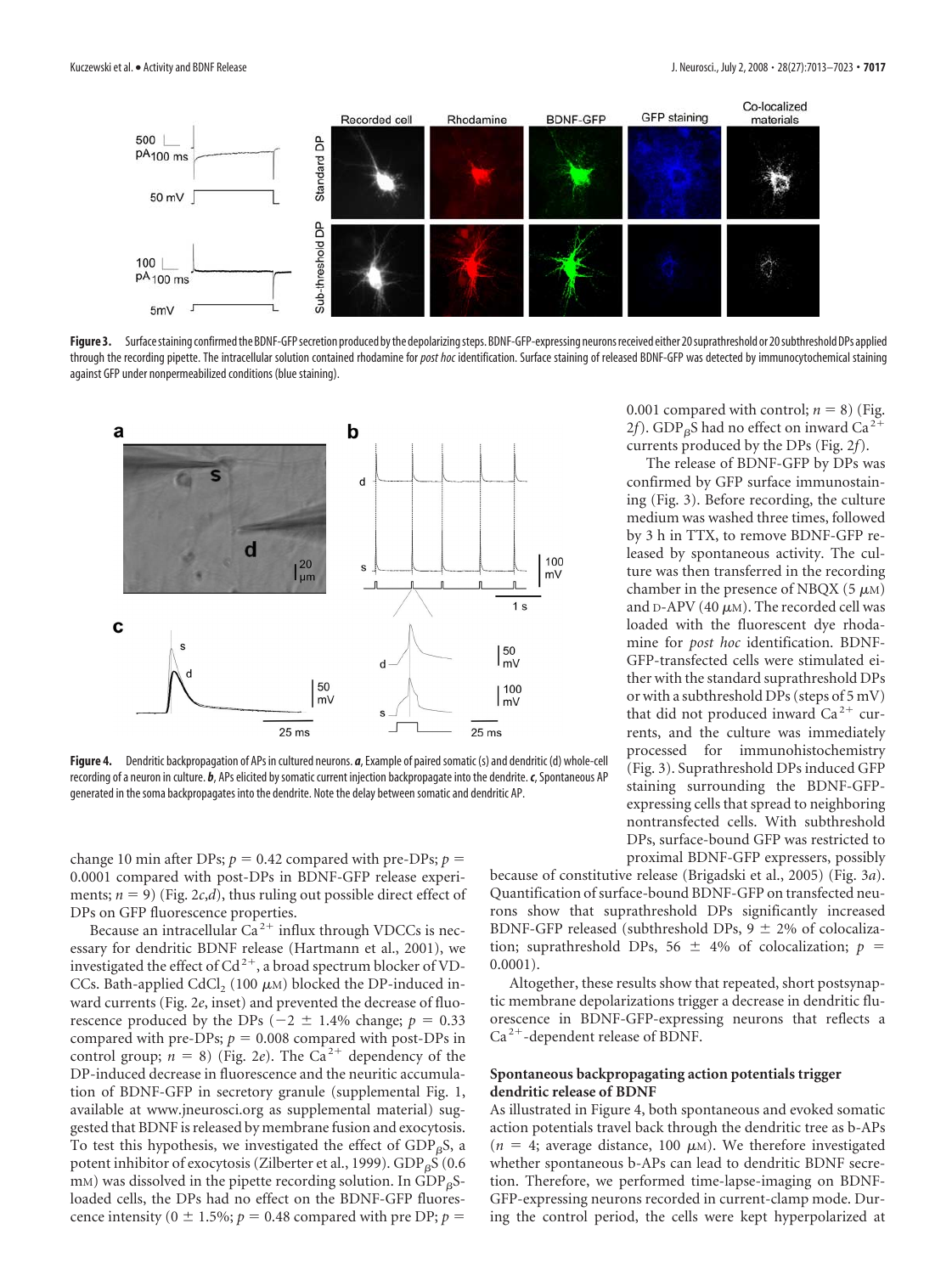around  $-80$  mV by steady current injection, to prevent action potential firing. After the control period, neurons were depolarized to  $-52 \pm 1$  mV ( $n = 14$ ; range,  $-49$  to  $-60$  mV). In five neurons, this procedure led to the generation of synaptically driven firing activity; in these cases, we observed a decrease in the dendritic BDNF-GFP fluorescence  $(6 \pm 1\%$  decrease in fluorescence intensity 10 min after the first AP;  $n = 5$ ;  $p = 0.002$  compared with prespike period) (Fig. 5*a*). On average, the cells fired 65  $\pm$  22 APs at 0.5  $\pm$  $0.12$  Hz (5.7  $\pm$  1.4 Hz of maximum instantaneous frequency, quantified during the first 2 min after the first AP). On the other hand, in the neurons in which synaptic activity did not reach the threshold for AP generation ( $n = 5$ ), or in which APs were prevented by the  $Na<sup>+</sup>$  channel blocker 5-*N*-(2,6-dimethylphenylcar-

bamoylmethyl)triethylammonium bromide (QX314; 5 mM) in the pipette solution  $(n = 4)$ , no variation in BDNF-GFP fluorescence was observed (0.2  $\pm$  0.9% increase;  $n = 9$ ;  $p = 0.7$  compared with control;  $p = 0.003$  compared with firing group) (Fig. 5*b*).

A recent report has provided evidence for BDNF secretion from a single neuron produced by steady depolarization to  $-40$ mV in voltage-clamp recording (Magby et al., 2006). To exclude possible direct interaction of QX314 with the process of BDNF secretion, transfected neurons were depolarized from  $-80$  to  $-40$  mV in currentclamp conditions, while the firing activity was prevented by intracellular application of QX314. This protocol produced den-

dritic release of BDNF-GFP not statistically different from that induced by firing activity ( $4 \pm 1\%$  decrease in fluorescence intensity;  $n = 6$ ;  $p = 0.02$  compared with control period;  $p = 0.24$ compared with firing induced release) (Fig. 5*c*).

These observations show that backpropagating action potentials are the principal trigger of dendritic BDNF-GFP release induced by spontaneous network activity.

#### **Spike-induced BDNF release required Ca <sup>2</sup> from VDCC but not from intracellular Ca <sup>2</sup> stores**

We next examined the minimal requirements for AP-induced BDNF-GP secretion. First we investigated the contribution of VDCCs for the spike-induced BDNF secretion. Because VDCCs blockers can affect presynaptic transmitter release and thus, indirectly, postsynaptic APs generated by ongoing synaptic activity, intrinsic b-APs were directly induced by short (200 ms to 1 s) current injections through the recording electrode. In control conditions, the b-APs led to a decrease in dendritic BDNF-GFP fluorescence (4.8  $\pm$  1.2% decrease in fluorescence intensity; *n* = 17;  $p = 0.01$ ) (Fig. 6*a*). This decrease was abolished by bath application of Cd<sup>2+</sup> 200  $\mu$ <sub>M</sub> (0.7  $\pm$  0.8% decrease; *n* = 9; *p* = 0.42 compared with prespike period;  $p = 0.03$  compared with control) (Fig. 6*b*) or in zero extracellular calcium and 3 mm EGTA (0.2  $\pm$ 



**Figure 5.** Synaptically driven b-APs trigger dendritic BDNF secretion through membrane depolarization. *a*, Synaptically induced b-APs, occurring when neurons were held at  $-52 \pm 1$  mV, produced a dendritic BDNF-GFP secretion ( $n = 5$ ); the arrow indicates the arrival of the first AP. Left, Representative trace. *b*, BDNF-GFP secretion did not occur when APs were prevented by QX314 in the recording pipette ( $n = 9$ ). Left, Representative trace. *c*, Membrane depolarization to  $-40$  mV, with QX314 in the pipette, produced a BDNF-GFP secretion even in the absence of APs (*n* 6). Left, Representative trace. Rel., Relative.

1% decrease;  $n = 4$ ;  $p = 0.79$  compared with prespike period; data not shown) (see Hartmann et al., 2001).

Several studies have stressed the important role of internal  $Ca^{2+}$  stores in amplifying the initial  $Ca^{2+}$  influx for the release of BDNF by high extracellular  $K^+$  or tetanic stimulation (Griesbeck et al., 1999; Balkowiec and Katz, 2002; Kolarow et al., 2007). We therefore investigated the possible contribution of intracellular  $Ca<sup>2+</sup>$  stores in BDNF release induced by b-APs. Twenty minutes of preincubation of the neuronal cultures with 10  $\mu$ M thapsigargin, an inhibitor of the endoplasmic reticulum  $Ca^{2+}$ -ATPase, had no effect on dendritic BDNF-GFP release induced by b-APs (5  $\pm$  1% decrease in fluorescence intensity; *n* = 8; *p* = 0.002) (Fig. 6*c*). Similarly, thapsigargin had no effect on BDNF secretion occurring during spontaneous synaptic activity (Fig. 7). Thapsigargin was, however, able to (1) produce a detectable rise in resting intracellular Ca<sup>2+</sup> concentration (supplemental Fig. 3, available at www.jneurosci.org as supplemental material), (2) reduce the amplitude of glutamate-induced  $Ca^{2+}$  rise (supplemental Fig. 3, available at www.jneurosci.org as supplemental material), and (3) as already reported (Kolarow et al., 2007), prevent BDNF-GFP released induced by bath application of 50 mm potassium (KCl-induced decrease of fluorescence in control =  $7.8 \pm 1.3\%$ ;  $n = 11$ ;  $p = 0.0002$  compared with pre-KCl period; KCl-induced decrease of fluorescence in the presence of thapsigargin  $= 2 \pm$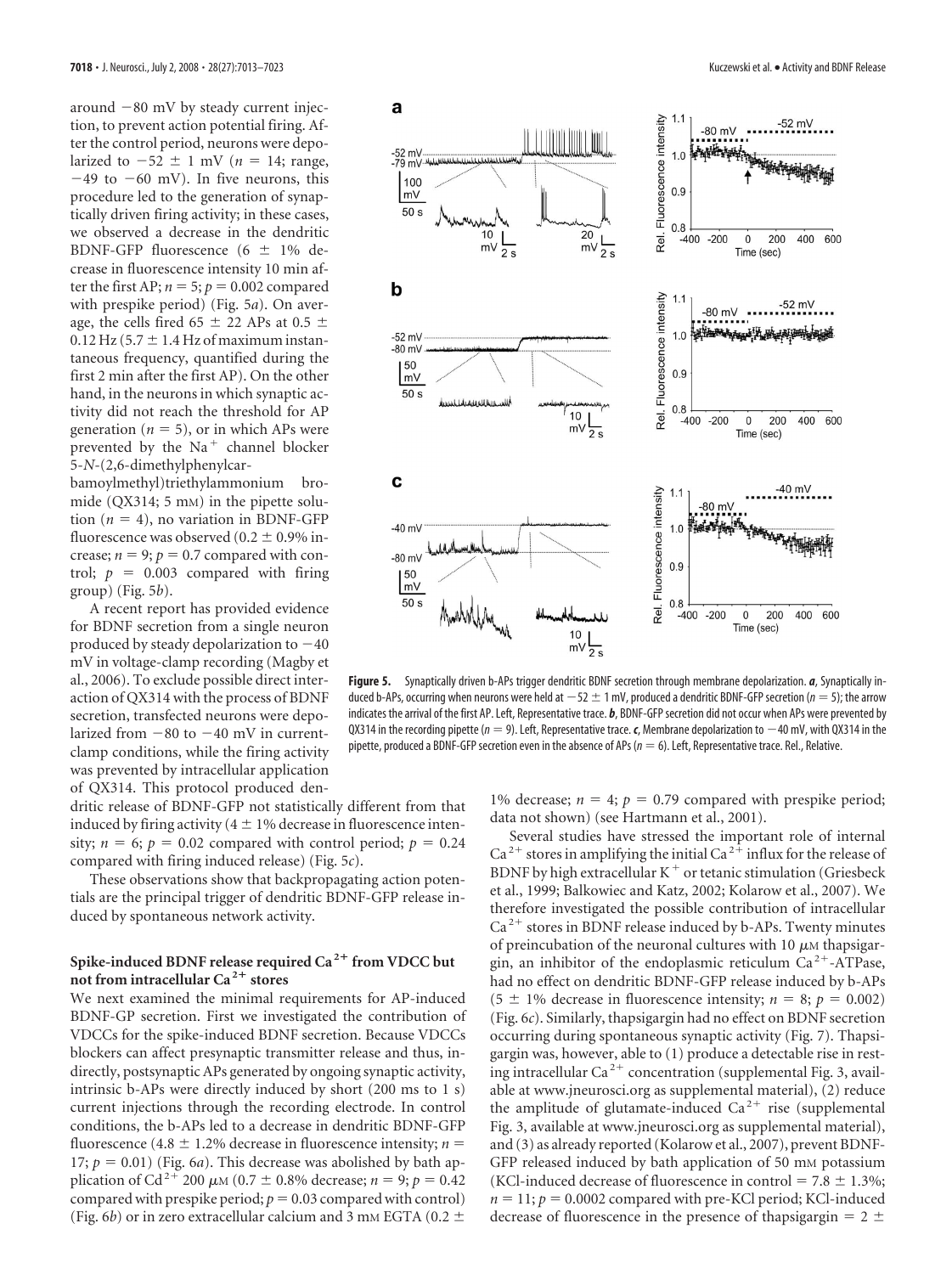

**Figure 6.** VDCC activation, but not intracellular Ca<sup>2+</sup> stores, is required for b-AP-induced BDNF secretion.  $a$ , BDNF-GFP secretion was induced by firing activity produced by somatic current injection. Left, Representative trace of step-induced firing activity ( $n = 17$ ). **b**, BDNF-GFP release was prevented by bath application of the VDCC blocker CdCl (200  $\mu$ *m*;  $n = 9$ ). **c**, Thapsigargin (10  $\mu$ <sub>M</sub>) did not prevent BDNF-GFP release elicited by b-APs ( $n = 8$ ). Left, Representative traces of step-induced firing activity. Arrows indicate the arrival of the first action potential. In  $a-c$ ,  $V<sub>h</sub> = -70$  mV. Rel., Relative.

2%;  $n = 8$ ;  $p = 0.3$  compared with pre-KCl period;  $p = 0.02$ compared with control) (supplemental Fig. 4, available at www. jneurosci.org as supplemental material). We concluded that, unlike in experiments with bath application of KCl, the release of BDNF induced by b-APs does not require activation of other than VDCC calcium sources.

We next investigated the minimum number of APs necessary to produce a significant BDNF-GFP fluorescence loss. To control the exact number of APs produced for each neuron, APs were induced by short (10 ms) somatic current injections applied at a frequency of 4 Hz in the presence of NBQX and APV. As shown in Figure 8, increasing the number of APs increases the probability of BDNF secretion reaching a plateau at eight APs.

Altogether, these observations show that backpropagating action potentials trigger a dendritic,  $Ca^{2+}$ -dependent release of BDNF-GFP through the activation of VDCCs.

#### **b-APs trigger endogenous BDNF release**

To date, experiments on activity-dependent release of BDNF in cultured neurons have been performed on transfected cells that overexpress BDNF (Goodman et al., 1996; Griesbeck et al., 1999; Hartmann et al., 2001; Balkowiec and Katz, 2002; Gärtner and Staiger, 2002; Brigadski et al., 2005). However, such overexpression could have modified the release properties of BDNF. We therefore asked whether b-APs are able to trigger secretion of native BDNF in nontransfected cells. To this end, we used pCREB as a sensor of BDNF release. Once released, BDNF interacts with highaffinity TrkB receptors to activate downstream signaling pathways. One of the most common is the ERK (extracellular signal-regulated protein kinase) pathway, which leads to the phosphorylation of CREB (Ghosh et al., 1994). We reasoned that BDNF released from one single stimulated neuron will bind to TrkB receptors in the neighboring cells and induce the phosphorylation of CREB. Nontransfected cultures were incubated with TTX for 4 h to reduce the basal levels of pCREB and then transferred in the recording chamber in the presence of CNQX and D-APV to prevent postsynaptic firing generated by spontaneous synaptic activity. Four bursts of 10 APs (10 Hz; 5 s between bursts) were produced by 10 ms current step in one single neuron per culture, a protocol that induces BDNF-GFP release from transfected neurons (supplemental Fig. 5, available at www.jneurosci.org as supplemental material). The neuron was loaded with rhodamine for *post hoc* identification. Five minutes after stimulation, the cultures were fixed and processed for immunocytochemistry. APs induced an increase in pCREB level in MAP2-positive cells (Fig. 9*d–f*,*j*). pCREB level was significantly ( $p = 0.001$ ) lower in cultures in which the cells were patched but not stimulated (Fig. 9*a– c*,*j*). Finally, the increase in

pCREB induced by APs was prevented in the presence of the BDNF scavenger TrkB-IgG (5  $\mu$ g/ml) in the culture medium, showing that CREB phosphorylation results from the release of BDNF (Fig. 9*g–i*,*j*). In all experiments, pCREB level was not modified in the MAP2-negative cells (i.e., glial cells) ( $p = 0.973$ ). No differences in the total amount of CREB was observed for the different conditions (mean gray values: control,  $236 \pm 18$ ;  $n = 3$ cultures, 20 cells per culture; TrkB,  $230 \pm 20$ ;  $n = 3$  cultures, 20 cells per culture; stimulated,  $232 \pm 17$ ;  $n = 3$  cultures, 20 cells per culture;  $p = 0.32$ , ANOVA; data not shown).

As illustrated in Figure 10, pCREB-positive somata are not only restricted to the vicinity of the stimulated cell but can be observed at long distance (up to  $2 \pm 0.5$  mm;  $n = 3$ ) (Fig. 10*a*). One possible explanation for such broad distribution of pCREBpositive neurons relies on the fact that both dendrites and axons can release BDNF when stimulated (Lessmann et al., 2003) and that BDNF can bind to TrkB receptors located on both axons and dendrites of the "recipient" cells (Ginty and Segal, 2002; Nagappan and Lu, 2005). Given the broad and complex dendritic and axonal distribution of the cells in cultures (supplemental Fig. 6,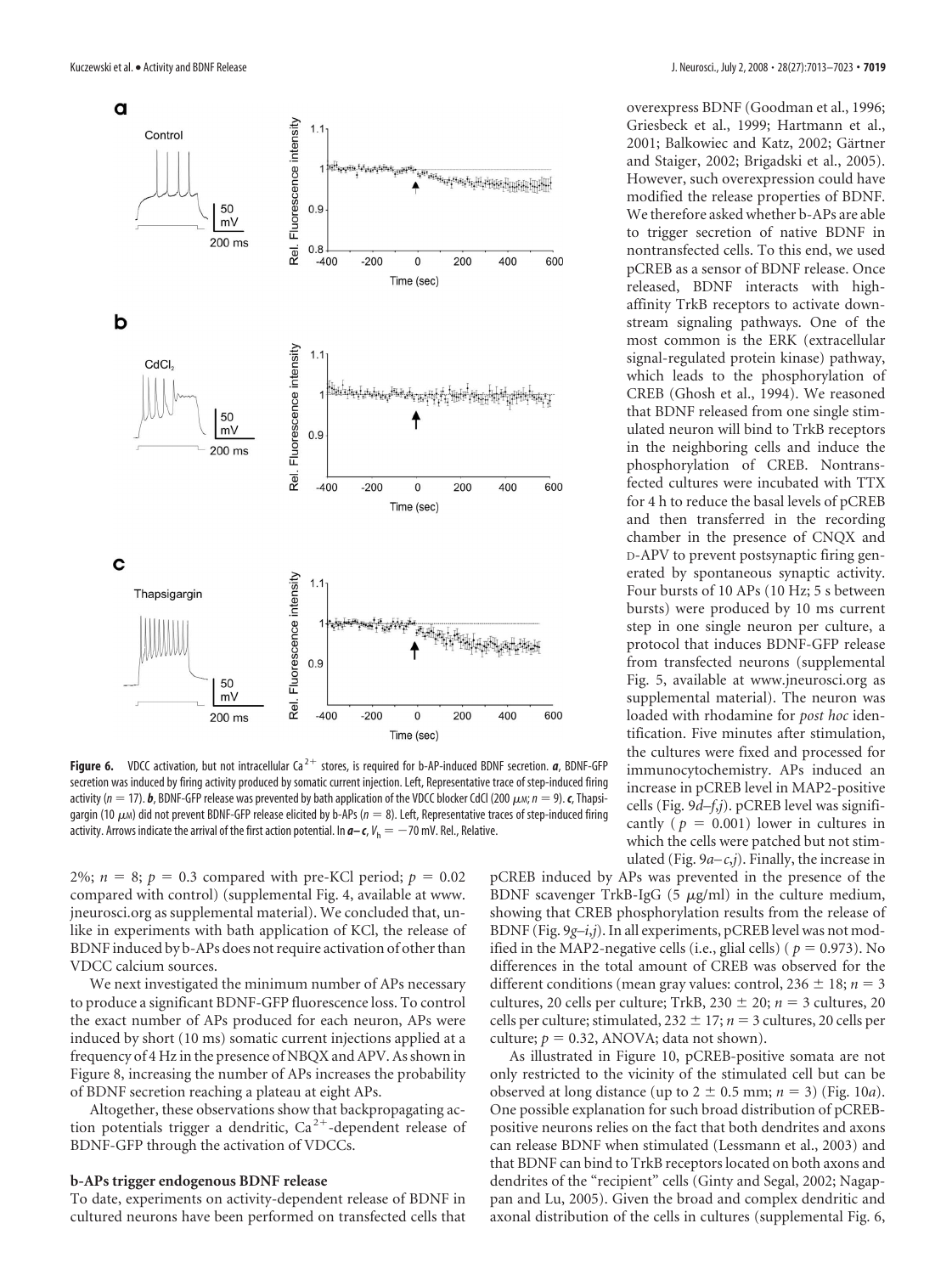

Figure 7. Intracellular Ca<sup>2+</sup> stores are not required for BDNF secretion produced by ongoing activity.  $a-c$ , Surface immunofluorescence staining on neuronal cultures in control condition (*a*) and incubated in TTX (b) or thapsigargin (10  $\mu$ *m*; c) for 3 h. *d*, Quantitative analysis of surface-bound GFP (yellow signal/green signal) in the different conditions ( $n = 3$  cultures, 4 neurons per cultures in each condition). Thapsi, Thapsigargin.



**Figure 8.** The probability of BDNF-GFP release increases with the number of APs. The probability to induce a dendritic BDNF-GFP secretion (fluorescence decrease  $>$ 3% between 100 and 200 s after stimuli) is a function of the number of APs elicited by somatic current injection (at  $3.96\pm0.5$  Hz). Inset, Representative trace of APs. In parentheses is the number of experiments.

available at www.jneurosci.org as supplemental material), pCREB-positive somata can be observed at a distance from the stimulated cell. To restrict the release of BDNF to proximal neurites, in another series of experiments, depolarizing pulses (20 DPs of 50 mV, 500 ms duration at 0.1 Hz) were applied through the recording pipette, in the presence of TTX 1  $\mu$ M, to directly activate proximal VDCCs while reducing the spread of the depolarization into distal neurites. In these conditions, DPs induced an increase in pCREB level restricted to the neighboring MAP2 positive cells (Fig. 10*b*) (radius from the soma of the stimulated cell =  $230 \pm 50 \ \mu \text{m}; n = 3$ ).

These experiments therefore show that spike firing in one "donor" single cell can induce the release of endogenous BDNF that activates TrkB receptors on "recipient" neurons

#### **Discussion**

Several studies have shown that impairing network activity produces structural and functional alterations that are reverted by exogenous application of BDNF (McAllister et al., 1996; Rutherford et al., 1997; Marty et al., 2000; Seil and Drake-Baumann, 2000), suggesting that activity-dependent secretion of BDNF can act as a regulatory mechanism of network development and plasticity. However, direct evidence for dendritic BDNF release in-



**Figure 9.** Endogenous BDNF is released by firing activity. Shown is activation of pCREB in nontransfected neuronal cells after electrophysiological stimulation. Left and middle, Images of pCREB (left) and MAP2 (middle), in neurons neighboring the patched rhodamine-filled cell (arrows). Right, Merged pictures of the rhodamine-filled cell immunofluorescence (red) in the presence of MAP2 and pCREB immunostaining (blue) for the same field of view. Scale bar, 45  $μ$ m. **a– c**, Control condition; cell patched but not stimulated. **d–f**, Cell patched and stimulated to fire (40 spike at 10 Hz). *g–i*, Cell patched and stimulated to fire (40 spikes at 10 Hz) in the presence of the BDNF scavenger TrkB IgG. *j*, Histogram showing the pCREB level activation by measurement of fluorescence intensity (mean gray level values) ( $n = 3$  cultures in each condition. The amount of pCREB was calculated through a distance of 250  $\mu$ m from the recorded neuron. A total of 47, 56, and 49 neurons, respectively, were used for analysis of the intensity of pCREB in control, stimulated, and TrkB-IgG conditions). Electrophysiology was performed in ACSF supplemented with NBQX and APV. Stim, Stimulated.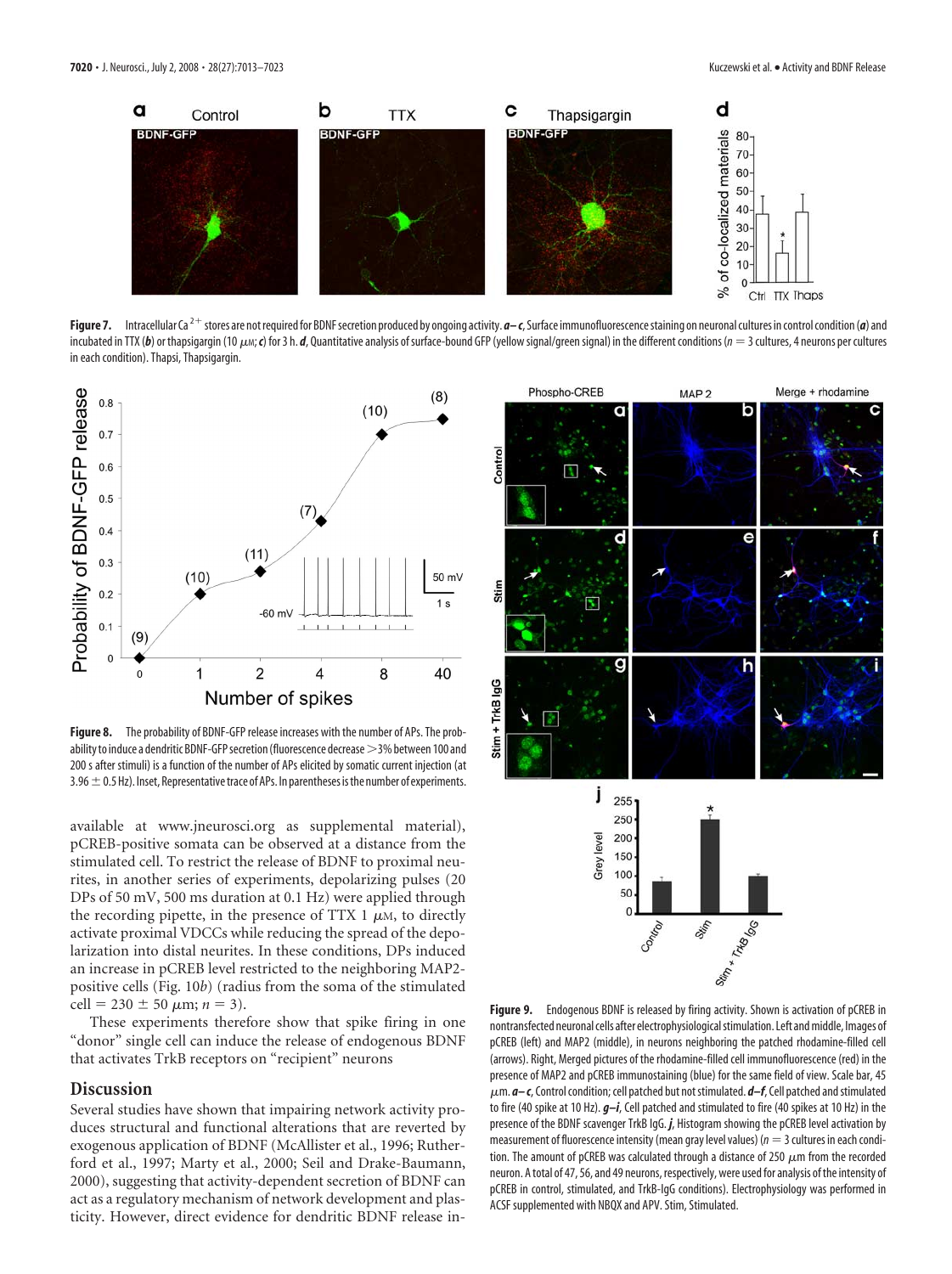

**Figure 10.** Distribution of pCREB-positive neurons after single-cell stimulation. *a*, CREB phosphorylation produced by neuronal stimulation (40 spikes at 10 Hz) in current clamp is distributed in the culture and can be observed at a distance from the stimulated cell. *b*, CREB phosphorylation produced by neuronal stimulation (20 DP of 50 mV at 0.1 Hz) in voltage clamp in the presence of TTX is limited to the neurons surrounding the stimulated cell. Squares show nuclei at higher magnification.

duced by ongoing network activity was still lacking. Our study is the first direct demonstration of cell autonomous,  $Ca^{2+}$ dependent, dendritic release of BDNF in response to spontaneous activity. Moreover, we provide evidence that endogenous BDNF released from a single neuron can phosphorylate CREB in neighboring neurons, an important step of immediate early gene activation (Finkbeiner et al., 1997). Therefore, together, our results support the general hypothesis that BDNF can serve as a target-derived messenger for activity-dependent development and plasticity in response to single-neuron activation (Tanaka et al., 2008).

#### **b-APs are necessary and sufficient to trigger activitydependent dendritic release of BDNF**

Our results show that b-APs are necessary and sufficient to trigger activity-dependent dendritic release of BDNF. Thus, we found that (1) ionotropic glutamatergic receptor antagonists were not able to abolish activity-dependent release of BDNF (Fig. 1), (2) in the presence of QX314, to block APs in the recorded cell, synaptically induced membrane depolarization was not able to produce any detectable release of BDNF-GFP (Fig. 5*b*), and (3) evoked b-APs triggered in single cells induced dendritic release of BDNF-GFP (Fig. 6*a*). Using phosphorylation of CREB in neighboring neurons as a sensor for BDNF release, to avoid the possible artifactual consequences of overexpressing tagged proteins, we also show that APs induced in nontransfected neurons can lead to the release of endogenous BDNF in the presence of ionotropic glutamatergic receptor antagonists (Fig. 9).

Our results therefore suggest that depolarization mediated by the activation of ionotropic glutamatergic transmission during ongoing synaptic activity does not directly lead to BDNF secretion. We, however, cannot exclude a contribution of receptormediated depolarization on BDNF secretion in a more intact system, for instance, during physiological or pathological network oscillations. Thus, a dendritic release of BDNF-GFP evoked by presynaptic tetanic stimulation of glutamatergic terminals in neuronal cultures was blocked by AMPA and NMDA receptor antagonists (Hartmann et al., 2001). This suggests that a receptor-mediated depolarization of postsynaptic neurons, caused by summation of glutamatergic postsynaptic potentials and possibly the generation of APs, can trigger the postsynaptic release of BDNF during strong presynaptic tetanic stimulation (Hartmann et al., 2001). Therefore, although dendritic BDNF release in the absence of neuronal firing can be triggered by experimentally induced membrane depolarization of sufficient amplitude (Fig. 5*c*) [but see also Magby et al. (2006) and Kolarow et al., (2007)], during ongoing spontaneous network activity b-APs generation is a required and sufficient step to trigger dendritic BDNF release. In the present study, we show that as few as eight b-APs at a frequency of 4 Hz are sufficient to produce a secretion of BDNF. In a previous study, Gärtner and Staiger (2002) reported that a minimum of 100 electrical shocks induced at a frequency of 50 Hz by field stimulation were required to detect BDNF secretion. This difference could be explained by a lower sensitivity of the ELISA technique used in this former study to measure the extracellular BDNF. Interestingly, hippocampal pyramidal neurons fire spontaneous bursts of three to seven APs *in vivo* (Ranck, 1973). Thus, our data describe that a physiological pattern of neuronal firing can trigger dendritic secretion of BDNF. This provides a new perspective on studies of the role of ongoing neuronal activity in the maintenance of endogenous BDNF levels in neuronal cultures and brain.

Several studies have stressed the important role of internal  $Ca^{2+}$  stores in amplifying the initial  $Ca^{2+}$  influx for the release of BDNF after electrical field stimulation (Balkowiec and Katz, 2002) or high  $K^+$  concentration (Griesbeck et al., 1999; Kolarow et al., 2007). Here, we show that the inhibitor of the endoplasmic reticulum Ca<sup>2+</sup>-ATPase thapsigargin, which efficiently prevents BDNF secretion triggered by high-potassium application (Kolarow et al., 2007; present study), does not prevent BDNF secretion triggered by b-APs or ongoing synaptic activity. This result suggests that the mechanism underlying  $Ca^{2+}$ -dependent secretion of BDNF could differ depending on the stimulating protocol. The reason for this dissimilarity is presently unknown. Difference in kinetic and/or amplitude between KCl- or AP-induced  $Ca<sup>2+</sup>$  rises could explain why amplification of the Ca<sup>2+</sup> signal by intracellular stores is required in one case but not the other. Internal stores might be more important for potassium-induced release because of the inactivation of the VDCC after such prolonged depolarization, whereas this inactivation is absent after repetitive (i.e., phasic) stimulation. It should be pointed out that thapsigargin has been reported to increase the decay time course but not the amplitude of the transient  $Ca^{2+}$  signal evoked by b-APs, suggesting that internal Ca<sup>2+</sup> stores participated in dendritic clearance of Ca<sup>2+</sup>, but not in the Ca<sup>2+</sup> rise (Markram et al., 1995) (but see Sandler and Barbara, 1999).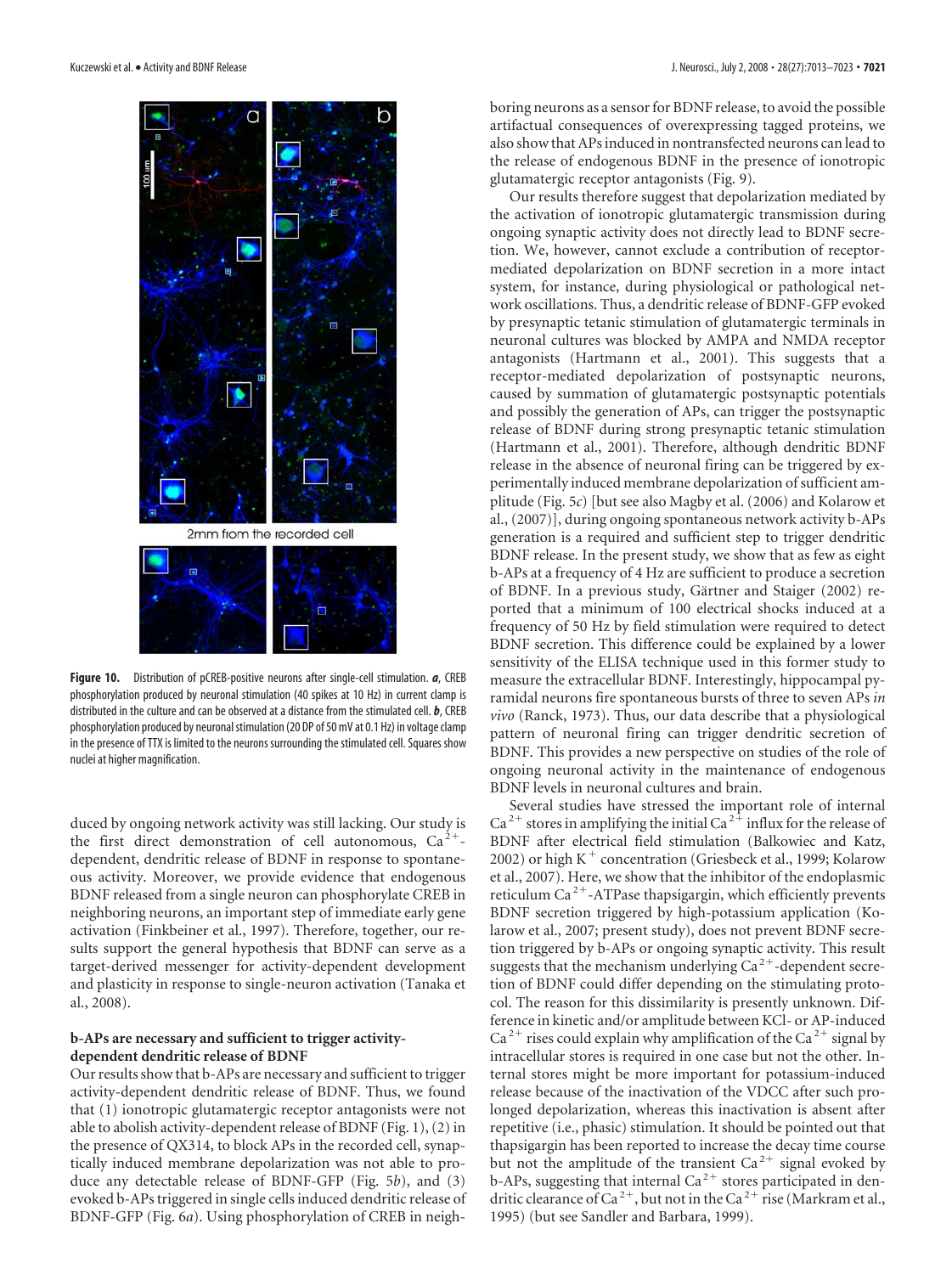#### **Functional significance**

Backpropagating APs in hippocampal and cortical pyramidal cells evoke a transient dendritic increase in intracellular  $Ca^{2+}$ concentration, providing an associative signal for long-term synaptic plasticity (Magee and Johnston, 1997; Markram et al., 1997). The b-APs can also trigger a  $Ca^{2+}$ -dependent dendritic release of different messengers, leading to short-term control of synaptic transmission efficacy on both pyramidal cells and interneurons (Zilberter et al., 2005). The observation that b-APs can trigger a dendritic Ca<sup>2+</sup>-dependent secretion of BDNF, and that BDNF secretion from one single neuron can activate the immediate early genes upstream regulator CREB in neighboring neurons, provides another mechanism by which target neurons can affect the development or efficacy of impinging synaptic connections. Accordingly, several forms of synaptic plasticity evoked by postsynaptic firing (Gubellini et al., 2005) or correlated presynaptic and postsynaptic activity (Kang et al., 1997; Mu and Poo, 2006; Walz et al., 2006; Mohajerani et al., 2007) require the presence of endogenous BDNF. Moreover, BDNF released from target neurons locally promotes synapse formation (Ohba et al., 2005; Kohara et al., 2007; Tanaka et al., 2008). Although extrapolations of data from neuronal cultures to a more intact system are limited, our finding that b-APs or short postsynaptic depolarization triggers dendritic release of BDNF supports the notion that BDNF can act as a target-derived messenger for synaptic plasticity and development.

#### **References**

- Aicardi G, Argilli E, Cappello S, Santi S, Riccio M, Thoenen H, Canossa M (2004) Induction of long-term potentiation and depression is reflected by corresponding changes in secretion of endogenous brain-derived neurotrophic factor. Proc Natl Acad Sci U S A 101:15788 –15792.
- Balkowiec A, Katz DM (2002) Cellular mechanisms regulating activitydependent release of native brain-derived neurotrophic factor from hippocampal neurons. J Neurosci 22:10399 –10407.
- Bonhoeffer T (1996) Neurotrophins and activity-dependent development of the neocortex. Curr Opin Neurobiol 6:119 –126.
- Bramham CR, Messaoudi E (2005) BDNF function in adult synaptic plasticity: the synaptic consolidation hypothesis. Prog Neurobiol 76:99 –125.
- Brigadski T, Hartmann M, Lessmann V (2005) Differential vesicular targeting and time course of synaptic secretion of the mammalian neurotrophins. J Neurosci 25:7601–7614.
- Buerli T, Pellegrino C, Baer K, Lardi-Studler B, Chudotvorova I, Fritschy J, Medina I, Fuhrer C (2007) Efficient transfection of DNA or shRNA vectors into neurons using magnetofection. Nat Protoc 2:3090 –3101.
- Finkbeiner S, Tavazoie SF, Maloratsky A, Jacobs KM, Harris KM, Greenberg ME (1997) CREB: a major mediator of neuronal neurotrophin responses. Neuron 19:1031–1047.
- Gärtner A, Staiger V (2002) Neurotrophin secretion from hippocampal neurons evoked by long-term-potentiation-inducing electrical stimulation patterns. Proc Natl Acad Sci U S A 99:6386-6391.
- Ghosh A, Carnahan J, Greenberg ME (1994) Requirement for BDNF in activity-dependent survival of cortical neurons. Science 263:1618 –1623.
- Ginty DD, Segal RA (2002) Retrograde neurotrophin signaling: Trk-ing along the axon. Curr Opin Neurobiol 12:268 –274.
- Goodman LJ, Valverde J, Lim F, Geschwind MD, Federoff HJ, Geller AI, Hefti F (1996) Regulated release and polarized localization of brain-derived neurotrophic factor in hippocampal neurons. Mol Cell Neurosci 7:222–238.
- Griesbeck O, Canossa M, Campana G, Gärtner A, Hoener MC, Nawa H, Kolbeck R, Thoenen H (1999) Are there differences between the secretion characteristics of NGF and BDNF? Implications for the modulatory role of neurotrophins in activity-dependent neuronal plasticity. Microsc Res Tech 45:262–275.
- Gubellini P, Ben-Ari Y, Gaïarsa JL (2005) Endogenous neurotrophins are required for the induction of GABAergic long-term potentiation in the neonatal rat hippocampus. J Neurosci 25:5796 –5802.
- Hartmann M, Heumann R, Lessmann V (2001) Synaptic secretion of BDNF after high-frequency stimulation of glutamatergic synapses. EMBO J 20:5887–5897.
- Haubensak W, Narz F, Heumann R, Lessmann V (1998) BDNF-GFP containing secretory granules are localized in the vicinity of synaptic junctions of cultured cortical neurons. J Cell Sci 111:1483–1493.
- Huang EJ, Reichardt LF (2001) Neurotrophins: roles in neuronal development and function. Annu Rev Neurosci 24:677–736.
- Kang H, Welcher AA, Shelton D, Schuman EM (1997) Neurotrophins and time: different roles for TrkB signaling in hippocampal long-term potentiation. Neuron 19:653– 664.
- Kohara K, Yasuda H, Huang Y, Adachi N, Sohya K, Tsumoto T (2007) A local reduction in cortical GABAergic synapses after a loss of endogenous brain-derived neurotrophic factor, as revealed by single-cell gene knockout method. J Neurosci 27:7234 –7244.
- Kolarow R, Brigadski T, Lessmann V (2007) Postsynaptic secretion of BDNF and NT-3 from hippocampal neurons depends on calcium calmodulin kinase II signaling and proceeds via delayed fusion pore opening. J Neurosci 27:10350 –10364.
- Krapivinsky G, Krapivinsky L, Manasian Y, Ivanov A, Tyzio R, Pellegrino C, Ben-Ari Y, Clapham DE, Medina I (2003) The NMDA receptor is coupled to the ERK pathway by a direct interaction between NR2B and Ras-GRF1. Neuron 40:775–784.
- Lessmann V, Gottmann K, Malcangio M (2003) Neurotrophin secretion: current facts and future prospects. Prog Neurobiol 69:341–374.
- Lu B, Figurov A (1997) Role of neurotrophins in synapse development and plasticity. Rev Neurosci 8:1–12.
- Lu B, Pang PT, Woo NH (2005) The yin and yang of neurotrophin action. Nat Rev Neurosci 6:603– 614.
- Magby JP, Bi C, Chen ZY, Lee FS, Plummer MR (2006) Single-cell characterization of retrograde signaling by brain-derived neurotrophic factor. J Neurosci 26:13531–13536.
- Magee JC, Johnston D (1997) A synaptically controlled, associative signal for Hebbian plasticity in hippocampal neurons [see comments]. Science 275:209 –213.
- Markram H, Helm PJ, Sakmann B (1995) Dendritic calcium transients evoked by single back-propagating action potentials in rat neocortical pyramidal neurons. J Physiol 485:1–20.
- Markram H, Lübke J, Frotscher M, Sakmann B (1997) Regulation of synaptic efficacy by coincidence of postsynaptic APs and EPSPs. Science 275:213–215.
- Marty S, Berzaghi MdaP, Berninger B (1997) Neurotrophins and activitydependent plasticity of cortical interneurons. Trends Neurosci 20:198 –202.
- Marty S, Wehrlé R, Sotelo C (2000) Neuronal activity and brain-derived neurotrophic factor regulate the density of inhibitory synapses in organotypic slice cultures of postnatal hippocampus. J Neurosci 20:8087– 8095.
- McAllister AK, Katz LC, Lo DC (1996) Neurotrophic regulation of cortical dendritic growth requires activity. Neuron 17:1057–1064.
- Mohajerani MH, Sivakumaran S, Zacchi P, Aguilera P, Cherubini E (2007) Correlated network activity enhances synaptic efficacy via BDNF and the ERK pathway at immature CA3 CA1 connections in the hippocampus. Proc Natl Acad Sci U S A 104:13176 –13181.
- Mu Y, Poo MM (2006) Spike timing-dependent LTP/LTD mediates visual experience-dependent plasticity in a developing retinotectal system. Neuron 50:115–125.
- Nagappan G, Lu B (2005) Activity-dependent modulation of the BDNF receptor TrkB: mechanisms and implications. Trends Neurosci 28:464 – 471.
- Ohba S, Ikeda T, Ikegaya Y, Nishiyama N, Matsuki N, Yamada MK (2005) BDNF locally potentiates GABAergic presynaptic machineries: targetselective circuit inhibition. Cereb Cortex 15:291–298.
- Poo MM (2001) Neurotrophins as synaptic modulators. Nat Rev Neurosci  $2:24 - 32.$
- Ranck JB Jr (1973) Studies on single neurons in dorsal hippocampal formation and septum in unrestrained rats. I. Behavioral correlates and firing repertoires. Exp Neurol 41:461–531.
- Rutherford LC, DeWan A, Lauer HM, Turrigiano GG (1997) Brain-derived neurotrophic factor mediates the activity-dependent regulation of inhibition in neocortical cultures. J Neurosci 17:4527– 4535.